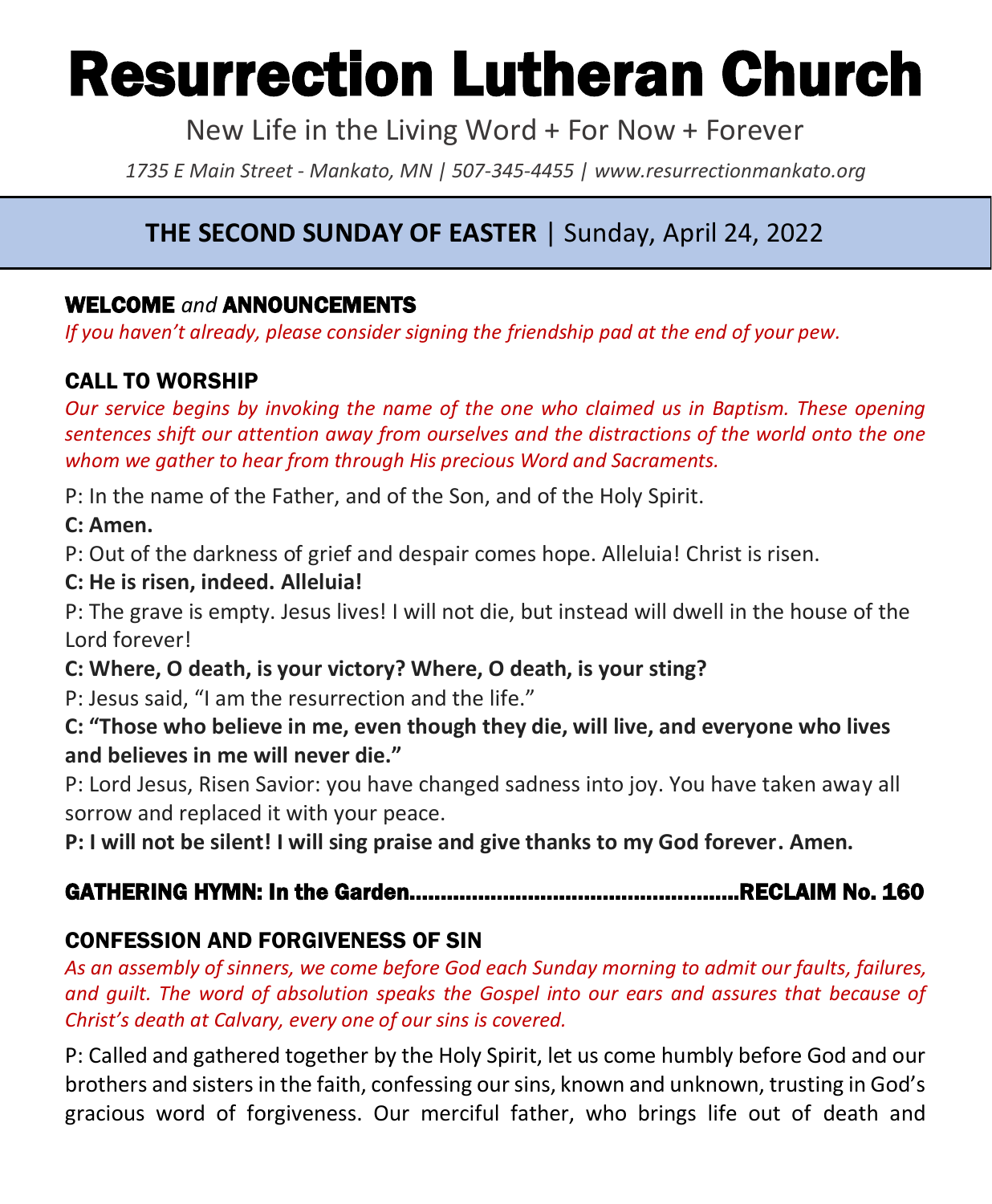transforms us into new creatures through his redeeming word, knows the depths of our hearts. Let us make a confession of our sin.

*Silence is kept for reflection and self-examination*

P: Lord Jesus, Risen Savior,

**C: We come to you in sorrow for our faults and confess to you our weakness and unbelief. Although in Christ our light has come, we too often prefer the darkness of sin. Forgive us, fill us with your Spirit and free us from the shackles of our failings. Give us once again the joy of your salvation and make us instruments of peace and love in the world. Amen.** P: Arise, shine, for your light has come, and the glorious mercy of the Lord shines around you. In the name and by the authority of your Savior, Jesus Christ, I announce the forgiveness of all your sins. May the Holy Spirit strengthen your faith, heal your troubled spirit, and equip you to proclaim the greatness of the Lord until the day he comes again.

**C: Amen! Thanks be to God!** 

# THE HYMN OF GLORY

*These words are a response to the gracious and steadfast mercy of God, who pours out his love on undeserving sinners. Together we lift our voices in a song of praise to the trinity – Father, Son and Holy Spirit – for the gift of salvation and new life.* 



# PRAYER OF THE DAY

P: The Lord be with you.

**C: And also with you.**

P: Let us pray…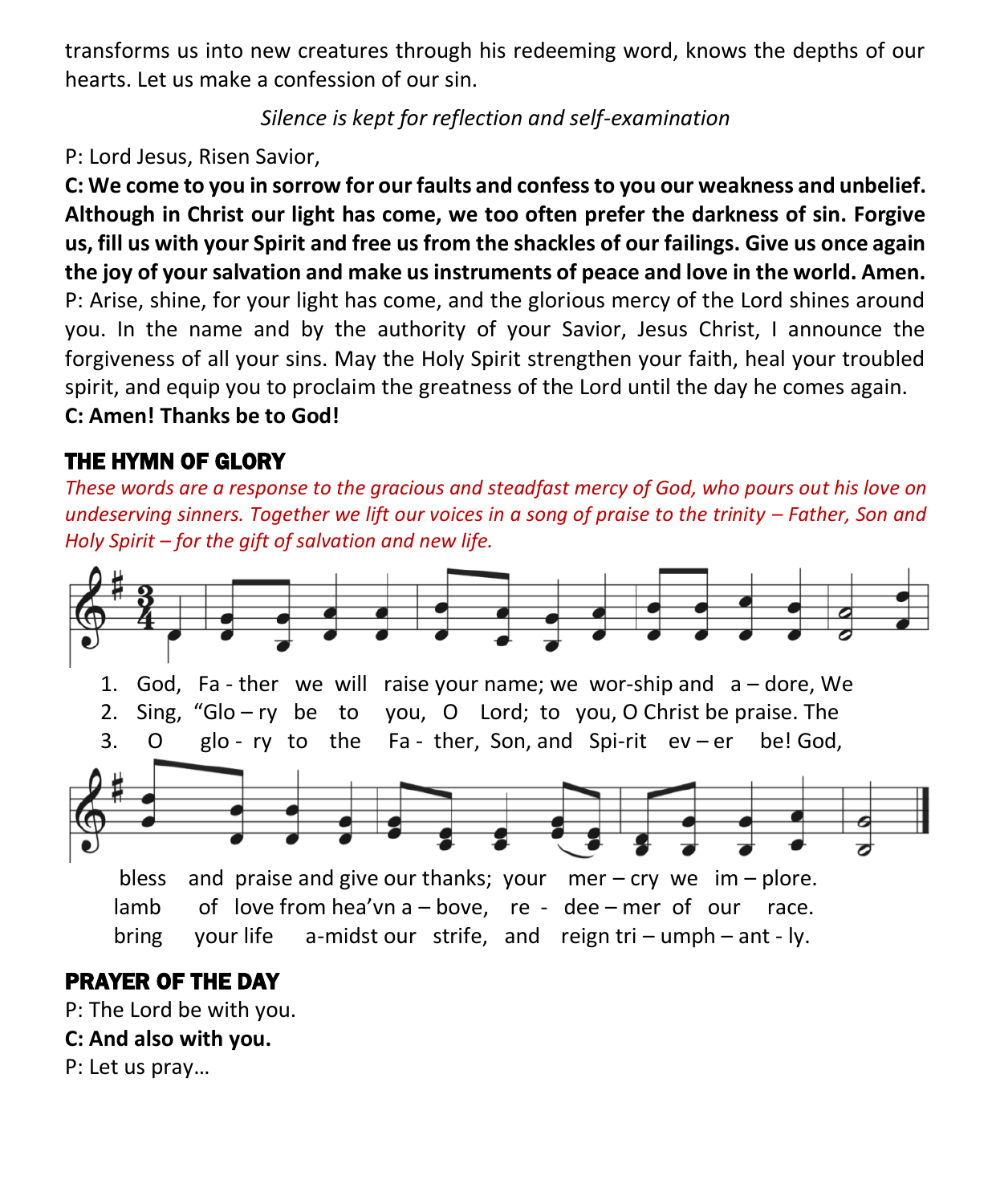**All: Living God, in the midst of our doubts and fears you bring your peace and presence through the wounded hands of Christ. Breathe on us the power of your Spirit, increase our faith, and quell our doubts and fears; through Jesus Christ, our Lord, who lives and reigns with you and the Holy Spirit, one God, now and forever. Amen.**

# CHILDREN'S SERMON

# FIRST READING: Acts 5:12-20 (ESV)

Peter and the other apostles went out healing and performing miracles in the name of Christ, and *many were hearing about the amazing things being accomplished. The temple leaders arrested the apostles and threw them in prison, but an angel freed them during the night.* 

 $12$ Now many signs and wonders were regularly done among the people by the hands of the apostles. And they were all together in Solomon's Portico.<sup>13</sup>None of the rest dared join them, but the people held them in high esteem.  $14$ And more than ever believers were added to the Lord, multitudes of both men and women,  $^{15}$ so that they even carried out the sick into the streets and laid them on cots and mats, that as Peter came by at least his shadow might fall on some of them.  $^{16}$ The people also gathered from the towns around Jerusalem, bringing the sick and those afflicted with unclean spirits, and they were all healed.  $^{17}$ But the high priest rose up, and all who were with him (that is, the party of the Sadducees), and filled with jealousy  $^{18}$ they arrested the apostles and put them in the public prison.  $^{19}$ But during the night an angel of the Lord opened the prison doors and brought them out, and said,  $20^{\circ}$  Go and stand in the temple and speak to the people all the words of this Life."

R: The Word of the Lord.

**C: Thanks be to God!** 

# RESPONSIVE READING: Psalm 148 (ESV)

*The psalmist sings of the whole earth and heaven praising the name of the Lord. Every person, every animal, even every inanimate object shall praise the Lord!* 

R: Praise the Lord! Praise the Lord from the heavens; praise him in the heights!

**C: Praise him, all his angels; praise him, all his hosts!**

R: Praise him, sun and moon, praise him, all you shining stars!

**C: Praise him, you highest heavens, and you waters above the heavens!**

R: Let them praise the name of the Lord! For he commanded and they were created.

# **C: And he established them forever and ever; he gave a decree, and it shall not pass away.**

R: Praise the Lord from the earth, you great sea creatures and all deeps,

**C: fire and hail, snow and mist, stormy wind fulfilling his word!**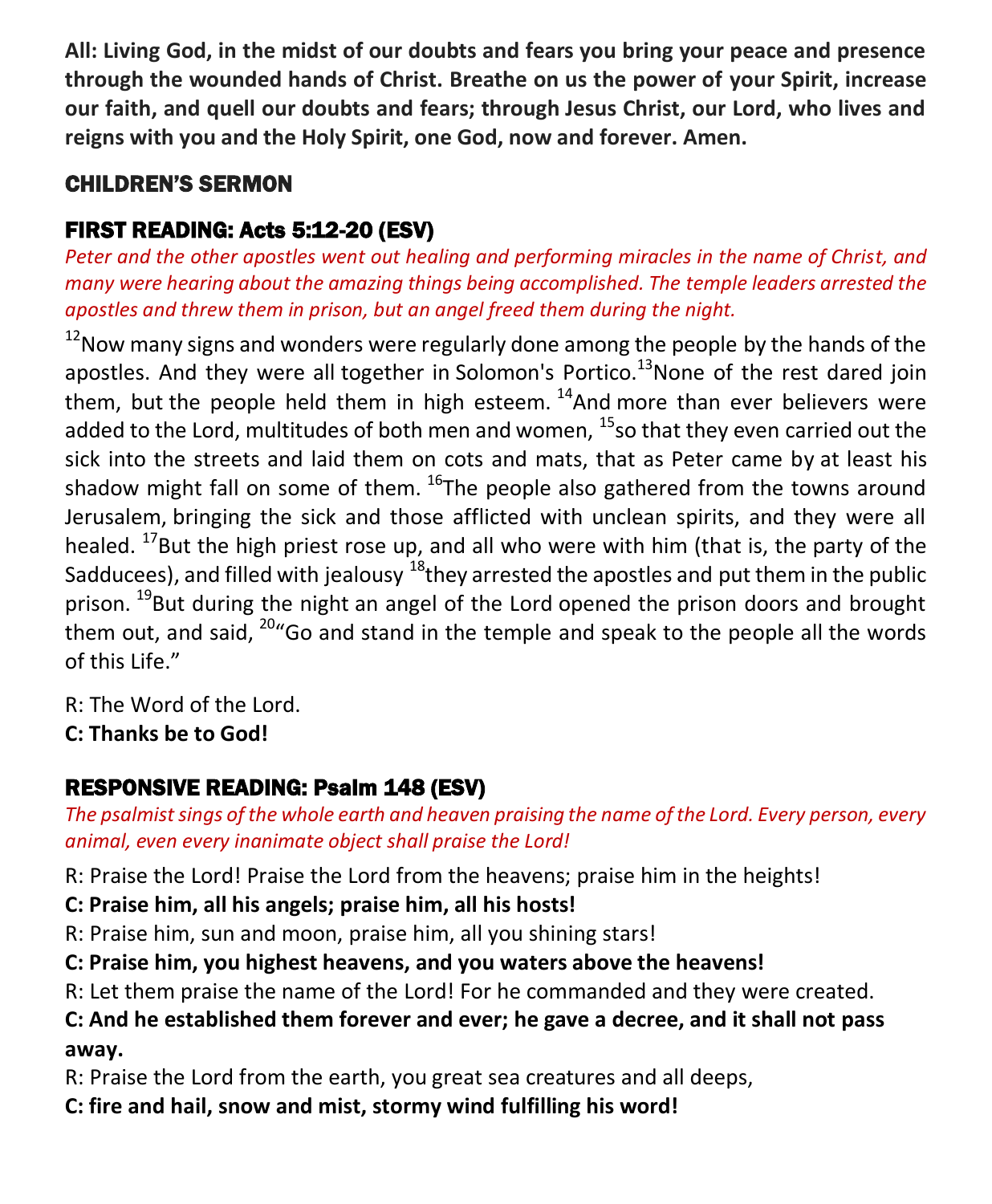R: Mountains and all hills, fruit trees and all cedars!

**C: Beasts and all livestock, creeping things and flying birds!**

R: Kings of the earth and all peoples, princes and all rulers of the earth!

**C: Young men and maidens together, old men and children!**

R: Let them praise the name of the Lord, for his name alone is exalted; his majesty is above earth and heaven.

**C: He has raised up a horn for his people, praise for all his saints, for the people of Israel who are near to him. Praise the Lord!**

R: The Word of the Lord.

**C: Thanks be to God!** 

# SECOND READING: Revelation 1:4-18 (ESV)

*John wrote to the seven churches in Asia, saying that the one who loves and forgives us is the one who has made us into a kingdom. We are priests forever in service to the King. One day the King will return with the clouds, and there will be no doubt of his identity.*

<sup>4</sup>John to the seven churches that are in Asia: Grace to you and peace from him who is and who was and who is to come, and from the seven spirits who are before his throne, <sup>5</sup>and from Jesus Christ the faithful witness, the firstborn of the dead, and the ruler of kings on earth. To him who loves us and has freed us from our sins by his blood <sup>6</sup>and made us a kingdom, priests to his God and Father, to him be glory and dominion forever and ever. Amen. <sup>7</sup>Behold, he is coming with the clouds, and every eye will see him, even those who pierced him, and all tribes of the earth will wail on account of him. Even so. Amen. <sup>8</sup>"I am the Alpha and the Omega," says the Lord God, "who is and who was and who is to come, the Almighty." <sup>9</sup>I, John, your brother and partner in the tribulation and the kingdom and the patient endurance that are in Jesus, was on the island called Patmos on account of the word of God and the testimony of Jesus.  $^{10}$ I was in the Spirit on the Lord's day, and I heard behind me a loud voice like a trumpet  $^{11}$ saying, "Write what you see in a book and send it to the seven churches, to Ephesus and to Smyrna and to Pergamum and to Thyatira and to Sardis and to Philadelphia and to Laodicea." <sup>12</sup>Then I turned to see the voice that was speaking to me, and on turning I saw seven golden lampstands, <sup>13</sup>and in the midst of the lampstands one like a son of man, clothed with a long robe and with a golden sash around his chest. <sup>14</sup>The hairs of his head were white, like white wool, like snow. His eyes were like a flame of fire, <sup>15</sup>his feet were like burnished bronze, refined in a furnace, and his voice was like the roar of many waters.  $^{16}$ In his right hand he held seven stars, from his mouth came a sharp two-edged sword, and his face was like the sun shining in full strength.  $^{17}$ When I saw him, I fell at his feet as though dead. But he laid his right hand on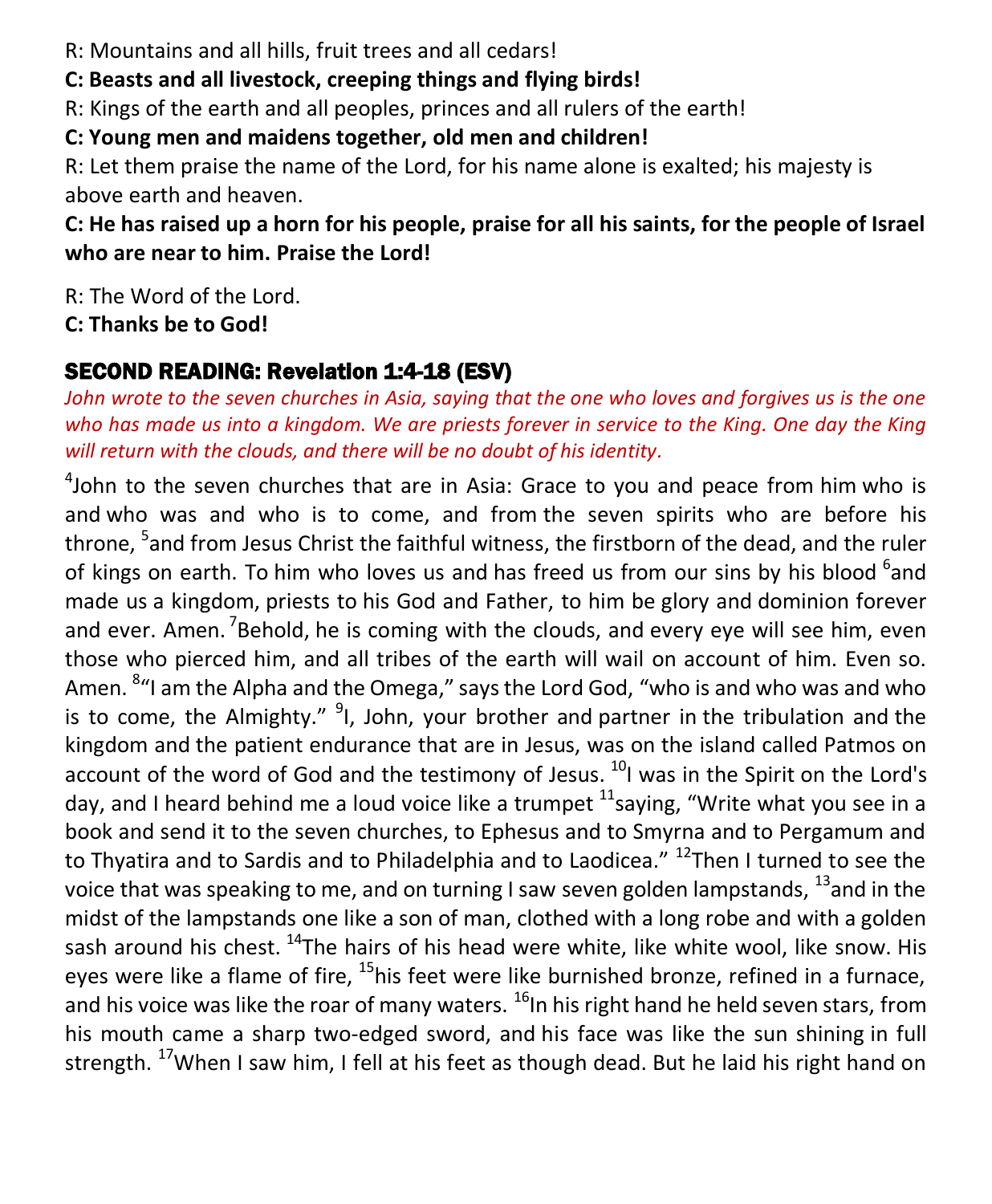me, saying, "Fear not, I am the first and the last,  $^{18}$  and the living one. I died, and behold I am alive forevermore, and I have the keys of Death and Hades.

R: The Word of the Lord.

**C: Thanks be to God!** 



# THE GOSPEL ACCLAMATION

# GOSPEL READING: John 20:19-31 (ESV)

P: The Holy Gospel according to Saint John, the  $20<sup>th</sup>$  Chapter. **C: Glory to you, O Lord!** 

 $19$ On the evening of that day, the first day of the week, the doors being locked where the disciples were for fear of the Jews, Jesus came and stood among them and said to them, "Peace be with you."  $20$ When he had said this, he showed them his hands and his side. Then the disciples were glad when they saw the Lord.  $21$  Jesus said to them again, "Peace be with you. As the Father has sent me, even so I am sending you."  $2^{2}$ And when he had said this, he breathed on them and said to them, "Receive the Holy Spirit.  $^{23}$  If you forgive the sins of any, they are forgiven them; if you withhold forgiveness from any, it is withheld."  $^{24}$ Now Thomas, one of the twelve, called the Twin, was not with them when Jesus came. <sup>25</sup>So the other disciples told him, "We have seen the Lord." But he said to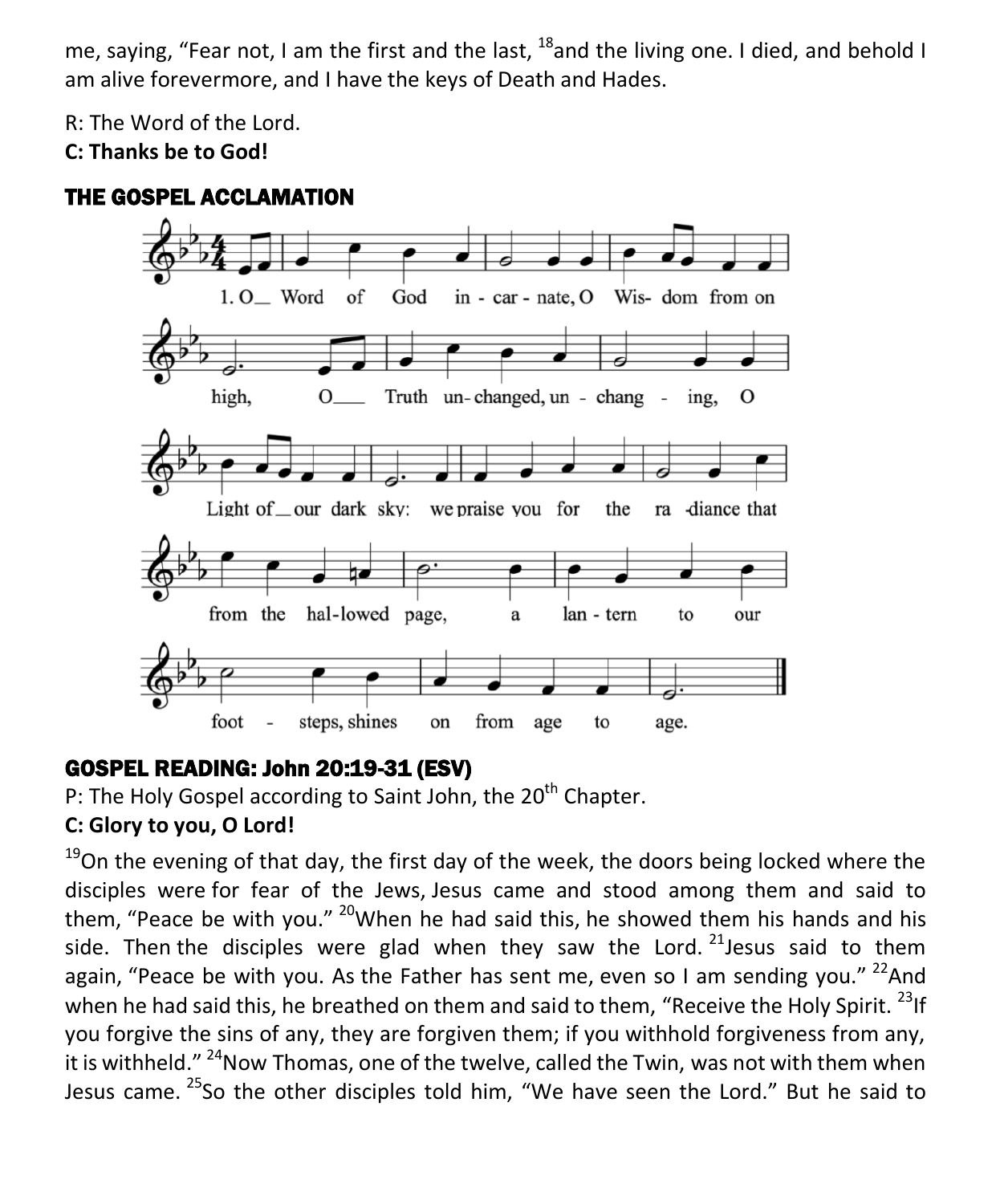them, "Unless I see in his hands the mark of the nails, and place my finger into the mark of the nails, and place my hand into his side, I will never believe."  $^{26}$ Eight days later, his disciples were inside again, and Thomas was with them. Although the doors were locked, Jesus came and stood among them and said, "Peace be with you." <sup>27</sup>Then he said to Thomas, "Put your finger here, and see my hands; and put out your hand, and place it in my side. Do not disbelieve, but believe."  $^{28}$ Thomas answered him, "My Lord and my God!"<sup>29</sup>Jesus said to him, "Have you believed because you have seen me? Blessed are those who have not seen and yet have believed."  $30$ Now Jesus did many other signs in the presence of the disciples, which are not written in this book; <sup>31</sup>but these are written so that you may believe that Jesus is the Christ, the Son of God, and that by believing you may have life in his name.

P: This is the Gospel of our Lord! **C: Praise to you, O Christ!** 

# SERMON: What Comes Next?

### HYMN OF THE DAY: Because He Lives……………………………………….RECLAIM No. 204

#### OFFERING *and* OFFERING RESPONSE

*As the usher brings forward the offering,* please stand to *sing:*



#### THE APOSTLES' CREED

*Having heard the Word of God, we respond with these words. By confessing one of the Church's most ancient and historic creeds, we express our unity in the faith; the same faith the universal body of Christ has confessed throughout countless generations of believers.* 

**I believe in God the Father almighty, creator of heaven and earth.**

**I believe in Jesus Christ, his only Son our Lord. He was conceived by the power of the Holy Spirit, and born of the virgin Mary. He suffered under Pontius Pilate, was crucified, died, and was buried. He descended into hell. On the third day he rose again. He ascended**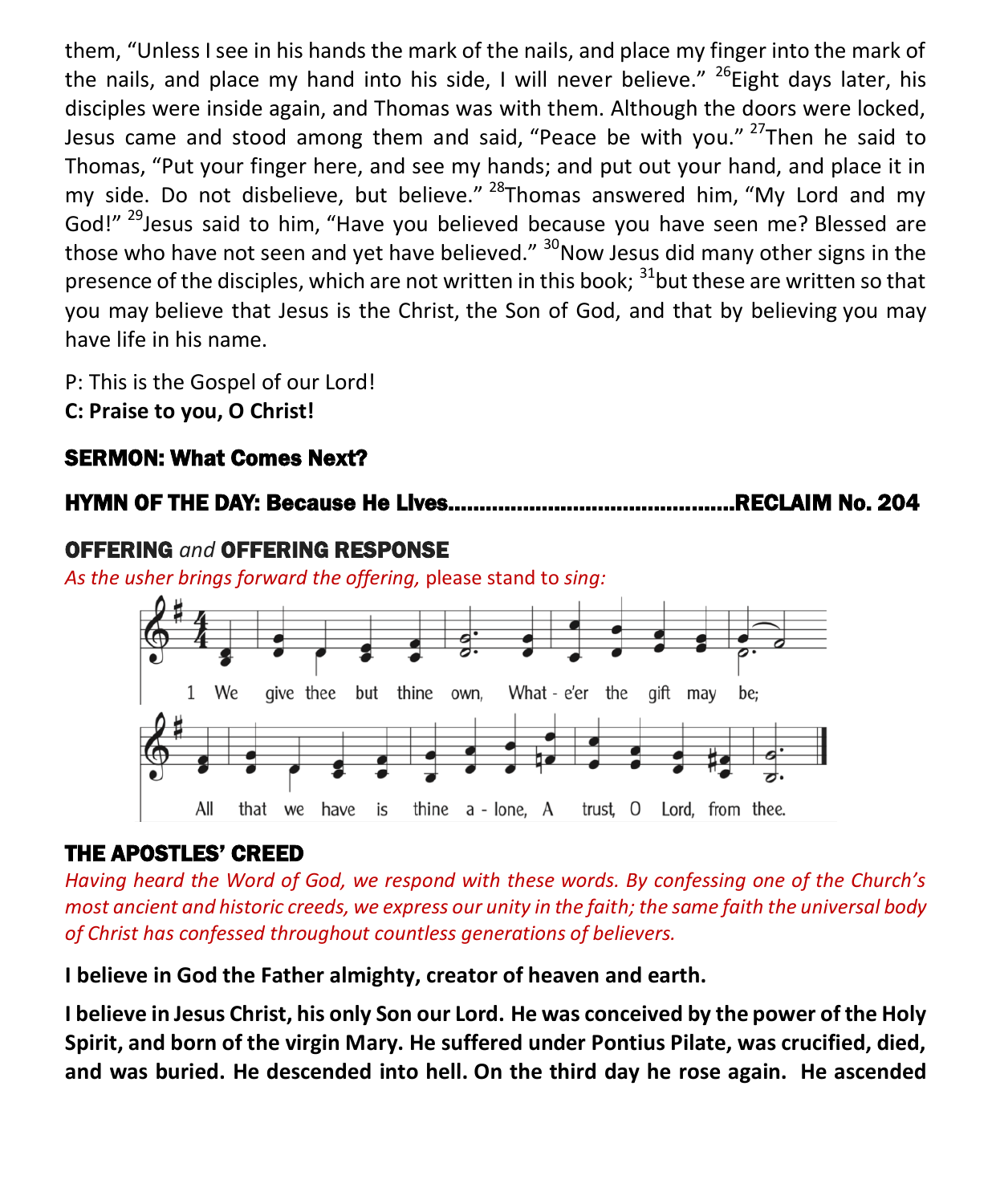**into heaven, and is seated at the right hand of the Father. He will come again to judge the living and the dead.**

**I believe in the Holy Spirit, the holy Christian Church, the communion of saints, the forgiveness of sins, the resurrection of the body, and the life everlasting. Amen**

#### PRAYERS OF THE PEOPLE

Each petition ends with the words *Lord, in your mercy*. Respond by saying *Hear our prayer.*

#### LORD'S PRAYER

**C: Our Father, who art in heaven, hallowed be thy name, thy kingdom come, thy will be done, on earth as it is in heaven. Give us this day our daily bread; and forgive us our trespasses, as we forgive those who trespass against us; and lead us, not into temptation, but deliver us from evil. For thine is the kingdom, and the power, and the glory, forever and ever. Amen.**

#### BENEDICTION

SENDING HYMN: Alleluia! Sing to Jesus (vss. 1-4)……………………….RECLAIM No. 154

\_\_\_\_\_\_\_\_\_\_\_\_\_\_\_\_\_\_\_\_\_\_\_\_\_\_\_\_\_\_\_\_\_\_\_\_\_\_\_\_\_\_\_\_\_\_\_\_\_\_\_\_\_\_\_\_\_\_\_\_\_\_\_\_\_\_\_\_\_\_\_\_

#### DISMISSAL

P: Go in peace, loving and serving in the name of our crucified and risen Lord. **C: Thanks be to God!**

#### **POSTLUDE**

#### COPYRIGHT

*Portions of today's service were written by Rev. Cathy Ammlung*

# THOSE SERVING TODAY

**Pastor:** Rev. Aaron L. Deutsch **Keyboardist:** Kristen Matzke **Reader:** Doug Mayer **Ushers:** Ron and Sue Brooks **Greeters:** Victor and Helen Kurth **Tech Team:** Mike and Vicki Youngerberg **Ministers:** Every member of Resurrection Lutheran

# CONTACT OUR PASTOR

**Cell Phone:** 605-742-4469 **Email:** [aaron.lee.deutsch@gmail.com](mailto:aaron.lee.deutsch@gmail.com) *Pastor Aaron's office hours are Wednesdays from 1-3pm.*